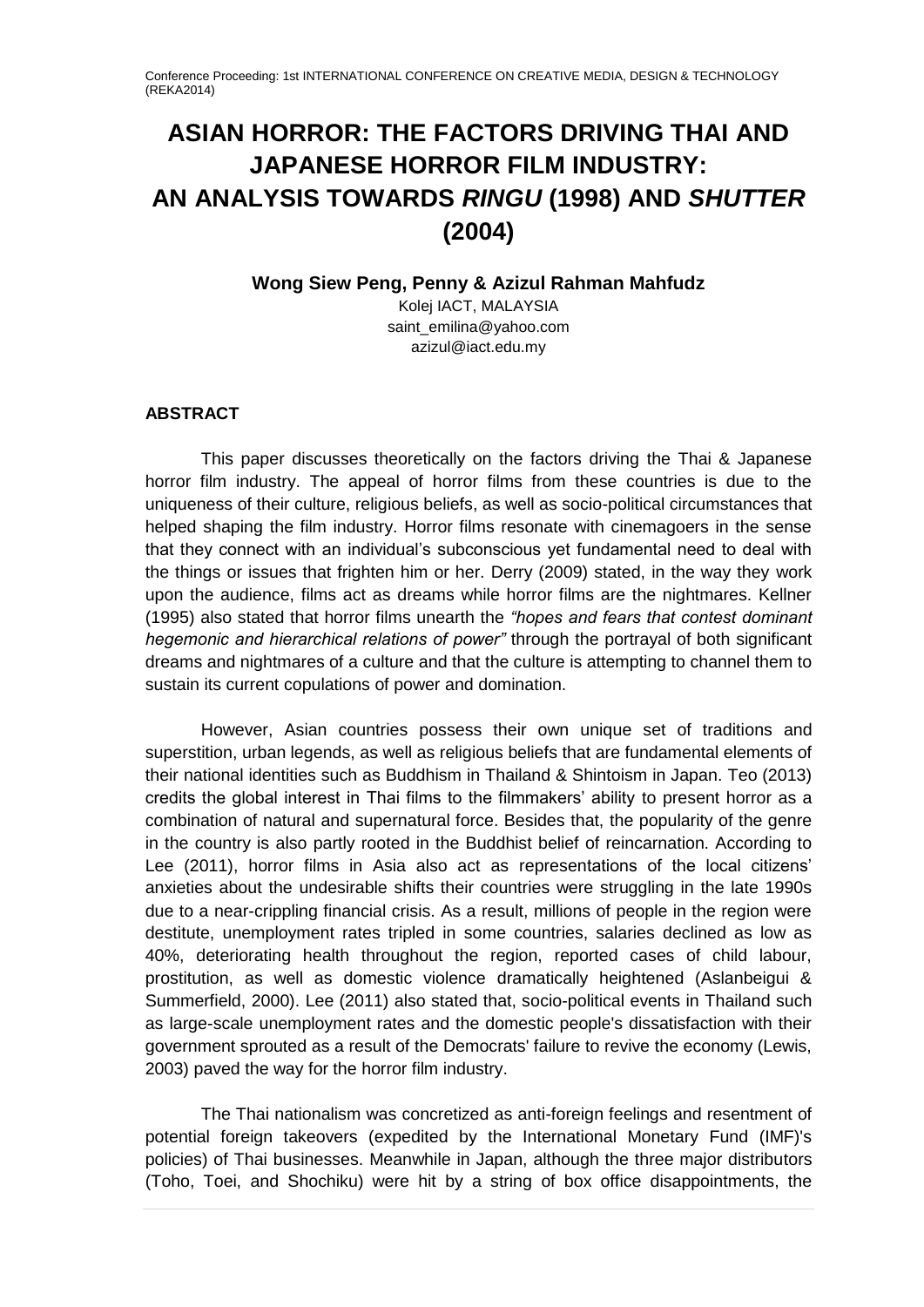number of domestic releases grew during the late 1990s due to the increasing number of mini-theatres, which began screening independent Japanese films. Thus, unlike the decline of mainstream film industry, independent filmmaking was prospering at that time (Lee, 2011). The growing world of independent filmmaking was filled with provocative talents from young directors whose previous careers were in the fields of advertising, television and music videos.

The young directors were tired of the constraints inherent within traditional genre films, usually produced by the major productions, and wanted to explore various other genres, mainly the horror genre. As for the result, the second part of the paper explores the comparison between Thailand and Japan"s most celebrated horror directors and their most critically acclaimed feature films. One of the directors discussed in the essay is Japan"s Hideo Nakata who led the international J-horror boom with **Ringu (1998).** As for Thailand, the film that will be analysed is *Shutter* **(2004**), directed by Bangjong Pisanthanakun and Parkpoom Wongpoom. Lastly, this paper will concludes with the effectiveness the factors analysed in the first part of the essay in today"s horror film industry. While the horror films of the 1990s and early 2000s were manifestations of the socio-political events in both countries at that time, the question is whether Thai and Japanese horror film industry is declining, improving, or stagnant.

# **INTRODUCTION**

This paper discusses the factors driving the Thai & Japanese horror film industry. The appeal of horror films from these countries is due to the uniqueness of their culture, religious beliefs, as well as socio-political circumstances that helped shape the film industry.

Horror films resonate with cinemagoers in the sense that they connect with an individual"s subconscious yet fundamental need to deal with the things or issues that frighten him or her. According to Derry (2009), in the way they work upon the audience, films act as dreams while horror films are the nightmares. Kellner (1995) states that horror films unearth the "hopes and fears that contest dominant hegemonic and hierarchical relations of power" through the portrayal of both significant dreams and nightmares of a culture and that the culture is attempting to channel them to sustain its current copulations of power and domination. However, Asian countries possess their own unique set of traditions and superstition, urban legends, as well as religious beliefs that are fundamental elements of their national identities such as Buddhism in Thailand & Shintoism in Japan. Teo (2013) credits the global interest in Thai films to the filmmakers" ability to present horror as a combination of natural and supernatural force. Besides that, the popularity of the genre in the country is also partly rooted in the Buddhist belief of reincarnation (Teo, 2013).

Lee (2011) states that horror films in Asia also act as representations of the local citizens" anxieties about the undesirable shifts their countries were struggling in the late 1990s due to a near-crippling financial crisis. As a result, millions of people in the region were destitute, unemployment rates tripled in some countries, salaries declined as low as 40 per cent, deteriorating health throughout the region, reported cases of child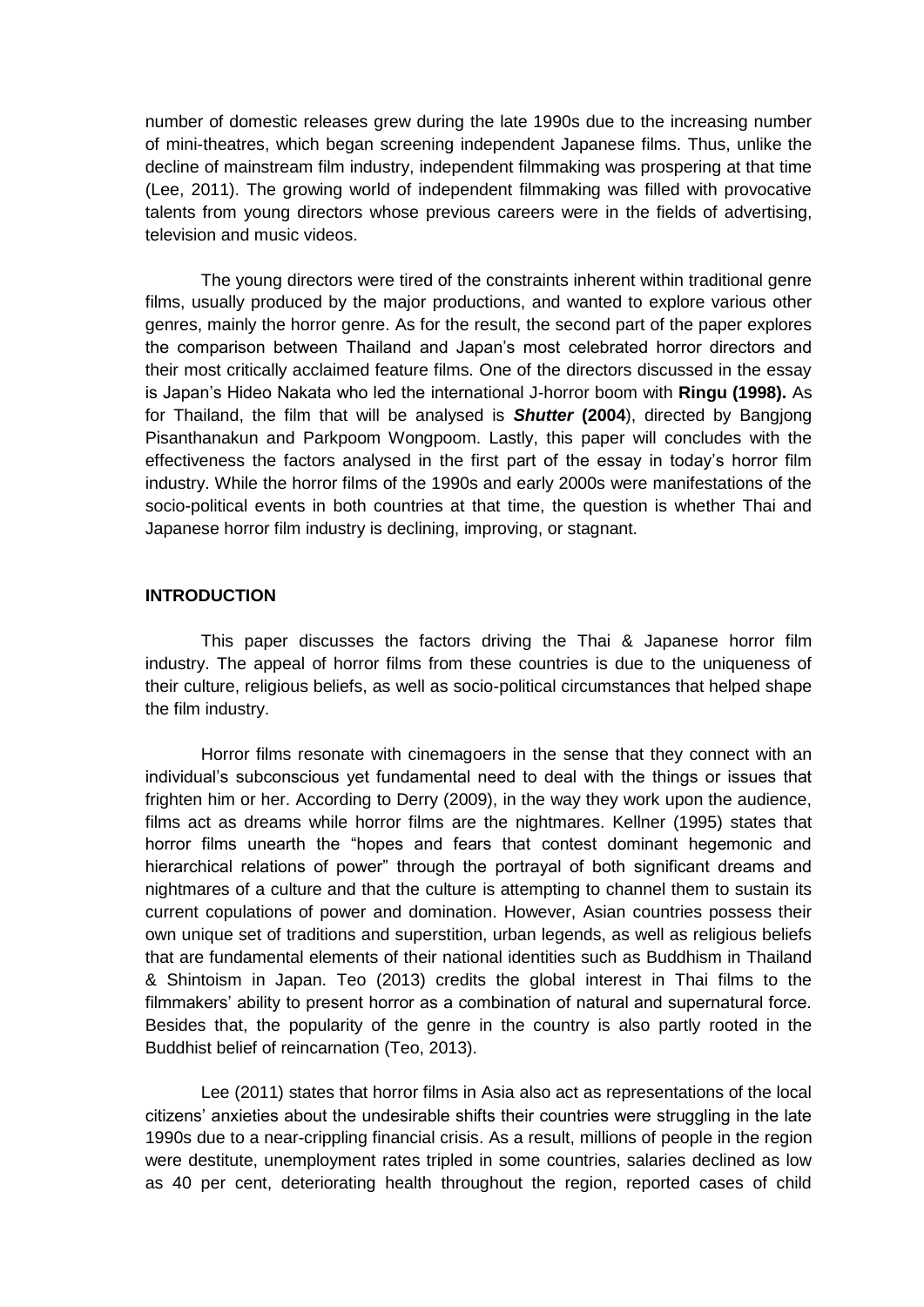labour, prostitution, as well as domestic violence dramatically heightened (Aslanbeigui & Summerfield, 2000). Lee (2011) also stated that, socio-political events in Thailand such as large-scale unemployment rates and the domestic people's dissatisfaction with their government sprouted as a result of the Democrats' failure to revive the economy (Lewis, 2003) paved the way for the horror film industry. The Thai nationalism was concretized as anti-foreign feelings and resentment of potential foreign takeovers (expedited by the International Monetary Fund (IMF)'s policies) of Thai businesses. Meanwhile in Japan, although the three major distributors (Toho, Toei, and Shochiku) were hit by a string of box office disappointments, the number of domestic releases grew during the late 1990s due to the increasing number of mini-theatres, which began screening independent Japanese films. Thus, unlike the decline of mainstream film industry, independent filmmaking was prospering at that time (Lee, 2011).

The growing world of independent filmmaking was filled with provocative talents from young directors whose previous careers were in the fields of advertising, television and music videos. The young directors were tired of the constraints inherent within traditional genre films, such as samurai Swashbucklers and yakuza action films usually produced by the major productions, and wanted to explore various other genres, mainly the horror genre. As for the result, the second part of the paper explores the comparison between Thailand and Japan"s most celebrated horror directors and their most critically acclaimed feature films. One of the directors discussed in the essay is Japan"s Hideo Nakata who led the international J-horror boom with *Ringu* (1998). As for Thailand, the film that will be analysed is *Shutter* (2004), directed by Bangjong Pisanthanakun and Parkpoom Wongpoom.

Lastly, the paper will concludes with the effectiveness the factors analysed in the first part of the essay in today"s horror film industry. While the horror films of the 1990s and early 2000s were manifestations of the socio-political events in both countries at that time, the question is whether Thai and Japanese horror film industry is declining, improving, or stagnant.

## **ASIAN HORROR**

The term "Asian Horror" was generally used to categorize horror films that are produced in East Asia and Southeast Asia without recognizing that there are common elements across horror films from these regions. Rather than merely functioning as a supra-category that covers the many national cinemas, Asian Horror should recognize *as "the changing landscape mediascape and the increasing interdependence of local [Asian horror] cinemas with the Asian region"* (Choi & Wada-Marciano, 2009), for beneath these cinematic texts lie nationally specific elements. Interestingly, another term *"New Asian Horror"* is used to recognize the content and visual styles that have evolved over the last decade, and have found usage as a term of reference for audiences that have found these so-called *"New Asian Horror"* films appealing. However, according to McRoy (2008), "*the narratological and visual tropology on display in these works has long been a primary component of cinematic traditions that are only now getting the critical attention they have so long deserved".*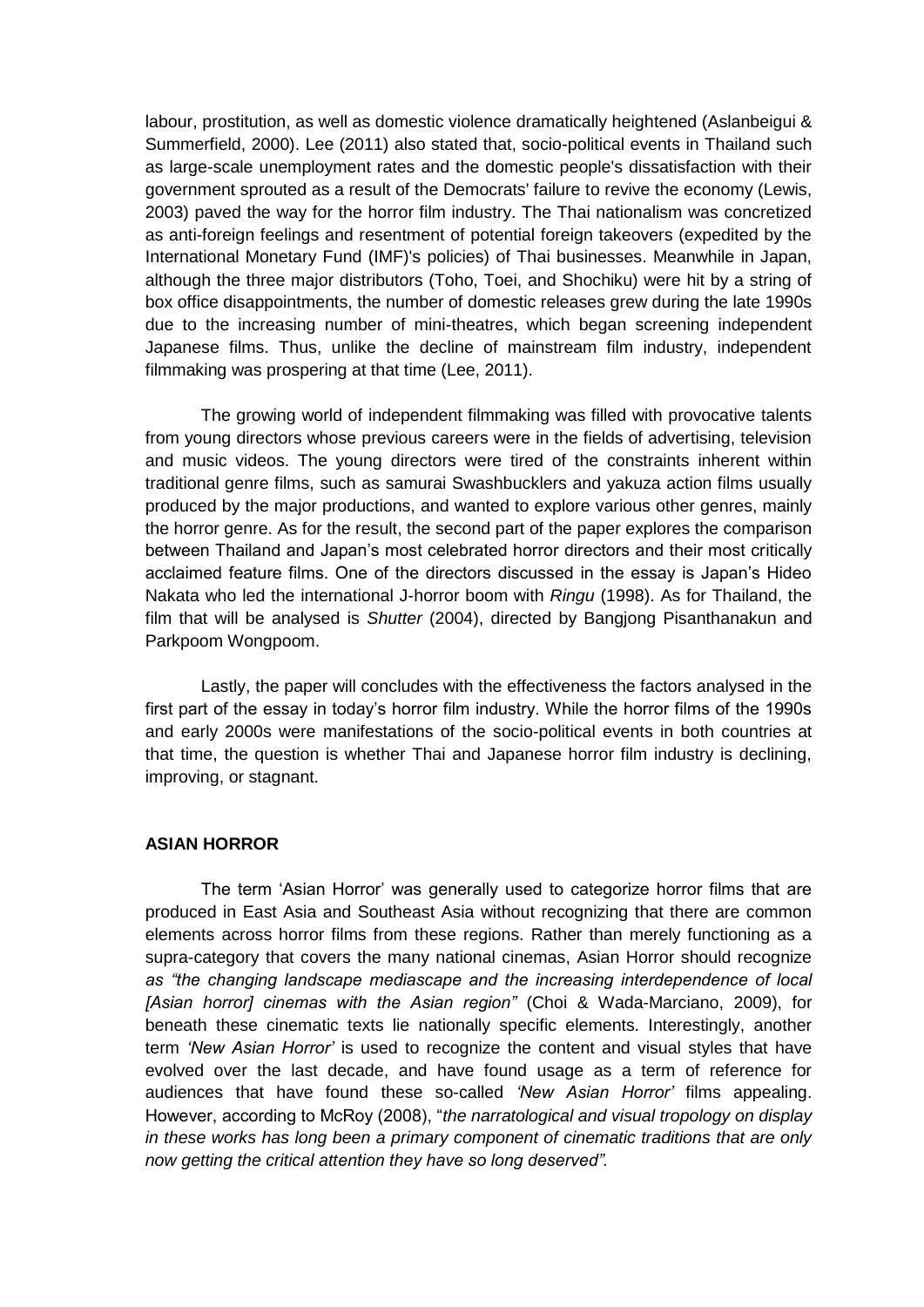Since the late 1990s, horror films have been actively produced in Asia and most importantly, some of these films have managed to achieve huge box office success both in their domestic markets and international reception. Therefore, it appears that the genre of cinematic horror is one of the main representative genres of Asian cinema. The contemporary popularity of horror genre in Asia, especially the subgenre of female ghost films, was considerably affected by the extraordinary success of the Japanese film *Ringu* with its iconic "*longhaired girl ghost"* character Sadako (1994). For example, Baek (2008) describes female apparitions who returned to the Korean cinemas during the late 1990s as "*Sadako"s daughters"*. From one point of view, the South Korean critic"s comment might be on-key for many contemporary Asian female ghost films that have simulated the alleged "*Sadako effects*," adopting the imagery of Sadako"s character in the *Ring* (2002), evident in successful South Korean films like *Phone* (2002), *A Tale of Two Sisters* (2003), and *Bunshinsaba* (2004) From another, *Ringu*  (1998) is not the only reason for the resuscitated popularity of Asian female ghost films during the late 1990s.

In terms of the horror phenomenon, the significant triggers are in fact, specific contexts related to the Asian crisis. Therefore, the Asian female ghost films produced during the times of Asian economic depression can be symptomatically interpreted in the relationships or articulations with specific social discourse and people"s anxieties in the region at that point of time. According to Ciecko (2006), Asian religions such *as Buddhism, Confucianism, Taoism* and *Islam*, as well as the *"diverse range of governing socio-political structures and systems including constitutional monarchy, parliamentary and multiparty democracy, socialism and communism",* all brought a significant impact *"to the contextual fabric of Asian cinema as cultural production and social experience."* 

The Asian community"s anxieties towards modernity in crisis played a significant role in establishing specific themes of the Asian female ghost films made from the late 1990s to the early 2000s. In addition, the cinematic reflections on Asian modernity have been vocalized through certain representations and ideas about women's roles, sexualities, identities, and bodies in the films. For example, *Whispering Corridors* (1998), the first film that began the second flourishing of the horror genre in South Korea, describes a group of high school girls as the "others" who have been most repressed by the oppressive Korean school system. According to Baek (2008), since the film"s release and subsequent success, Korean female ghost films started to speak more directly about social issues and moved beyond the motifs of personal grudge and revenge seen with frequency in the films" earlier counterparts. *Whispering Corridors* (1998) has been prooduced with a relatively low budget and an obscure director and actors/actresses, but it gained massive box office success when it drew hordes of high school students to the theatres. The power of this film, which assured its popularity, lies in its realistic depiction of the Korean educational system, which formed the basis for the fantasy about a mistreated girl who returned as a ghost to seek revenge on the teachers and classmates.

The film shows that the Korean high school is haunted not only by the girl"s spirit, but also by the harsh competition among friends and by the teachers who exercise omnipotent power over their students. It also depicts some of the demeaning situations Korean female students experience within their schools (including sexual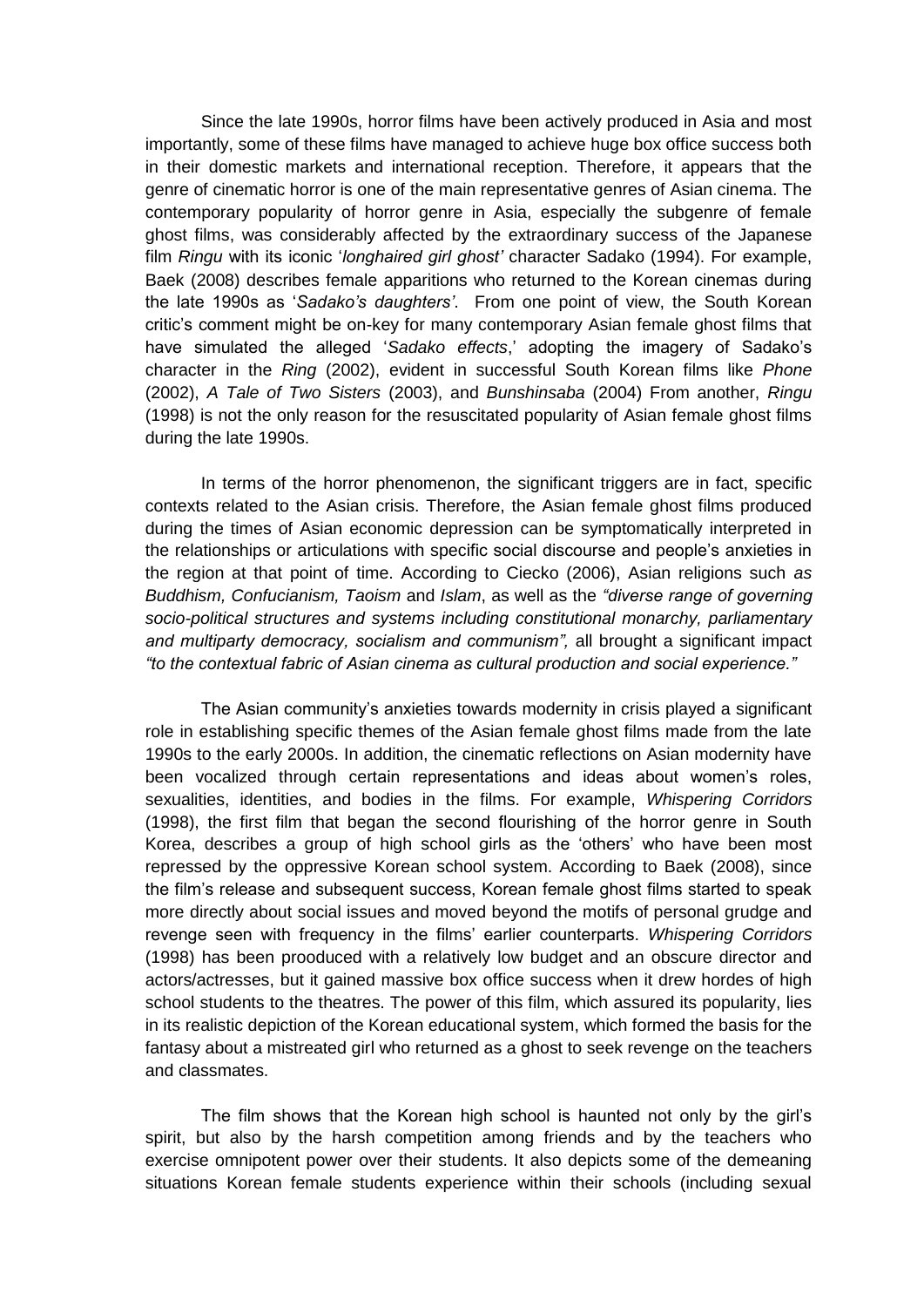harassment and physical violence), which are controlled by military style rules and masculine discipline. The fear aroused by the film *Whispering Corridors* was, in reality, caused by the underdeveloped educational system that the nation"s modernity project evidently overlooked due to its main focus on economic growth (Lee, 2011).

#### **JAPAN**

In East Asia, particularly Japan and Hong Kong, although they suffered relatively less during the Asian crisis, the film industry suffered massive declines in the late 1990s. In the case of Japan, the most popular films in 1997 were about 50 per cent Hollywood, 30 per cent Japanese and 15 per cent European. According to a 1998 poll, 60 per cent of Japanese who were surveyed said they did not go to the movies at all in the previous year and 22 per cent said they only went once or twice. According to Hays (2009), the decline of the Japanese film industry in the late 1990s was caused by the cartel nature of the Japanese film industry, which included only three companies, namely Toho, Shochiku, and Toei, which dominated the market. Although the three major distributors were struck by a string of box office disappointments, the number of domestic releases grew during the late 1990s because of the increasing number of minitheatres, which began screening independent Japanese films. Thus, unlike the decline of mainstream film industry, independent filmmaking was thriving at that time. Several mini-theatre operators, including Theatre Shinjuku and Eurospace, started investing in film production.

Besides that, the rise of new media venues, such as cable and satellite channels, created more demand for independent films. One prominent investor was the Wowow satellite station (its current president as of October 2011 is Nobuya Wazaki) which financed *the J-Movie Wars* (J mean Japan) series of low-budget shorts and feature films beginning in 1992, and underwrote the 1998 launch of Suncent CinemaWorks.

The growing world of independent filmmaking was made up of intriguing talents from young directors whose previous careers were in the fields of advertising, television and music videos. The young directors were tired of the constraints inherent within traditional genre films, such as samurai and yakuza action films usually produced by the major productions, and wanted to explore various other genres.

#### **THAILAND**

In some of the Asian countries who were experiencing economic crisis, local film industries did not suffer a decline, but rather enjoyed an unexpected flourish and expansion. In Thailand, while the press and advertising were badly struck by the 1997 financial crisis, filmmaking increased (Lewis, 2003), which resulted in the rise of New Thai Cinema. Until the mid-1990s, the condition of the transnational exhibition in the country, by which the largest exhibitor was half owned by Hong Kong and Australian companies and the second largest owned by United Arts, made Hollywood movies responsible for holding about 85 per cent of the market (Lewis, 2003).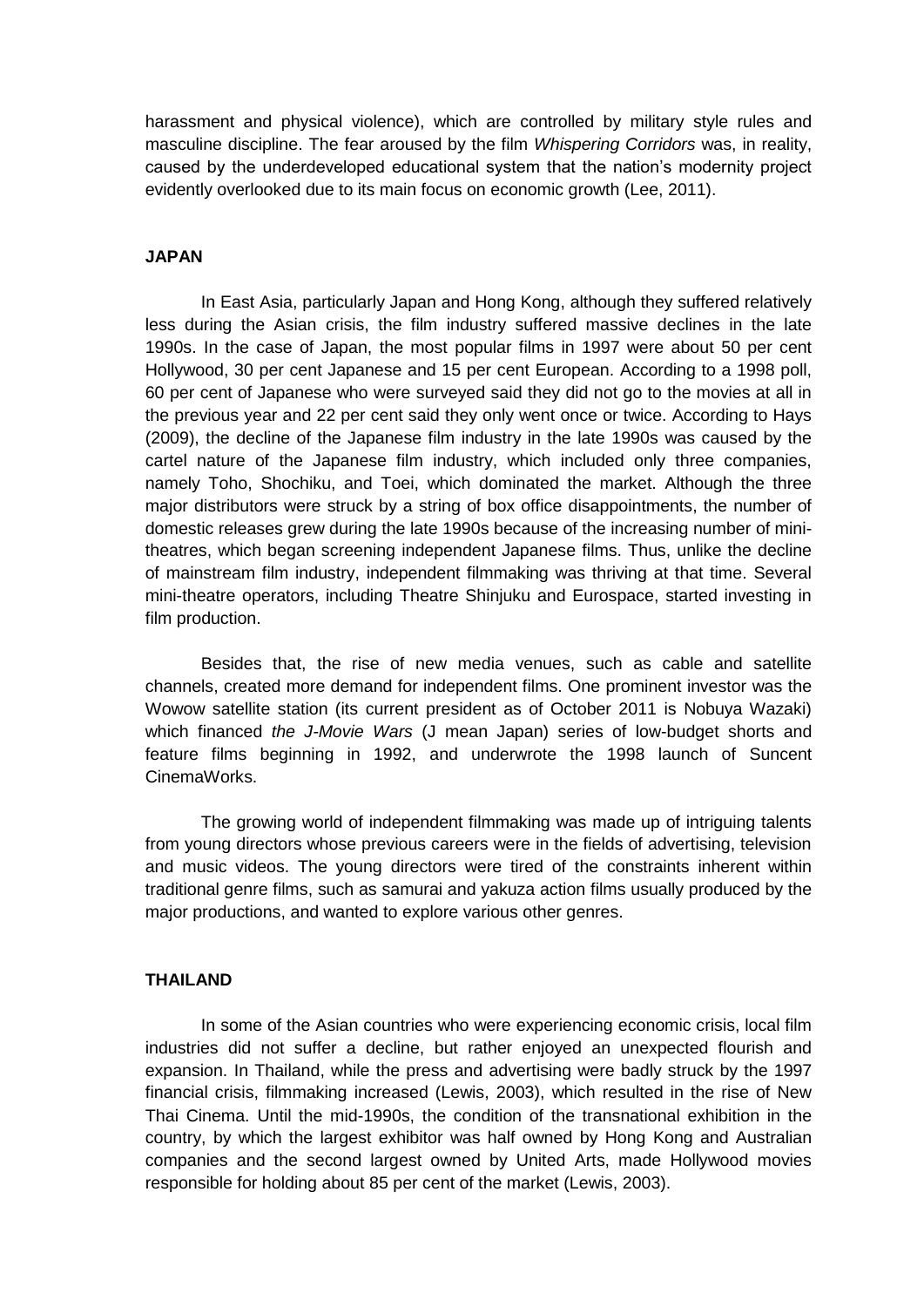According to Boey (2012), only horror films from 1970s onwards were properly documented due to language barrier and inadequate archiving, though many Thai horror films have already been produced and enjoyed by audiences since the silent era. Although its history of horror films is relatively short, Thailand is a prominent case study relating to the pan Asian degree of influence on the development of national horror cinemas.

In the context of Asian horror, Thailand is the representation of pre-modern culture. The country"s association with the occult, like witch doctors, ghost children, black magic, and curses, have spread across Southeast Asia, establishing themselves as urban legends in the society.

The new generation of directors who emerged during or after 1997, such as Nonzee Nimibutr *Nang Nak* (1999), Pen-ek Ratanaruang *Fun Bar Karaoke* (1997), and the Pang Brothers *The Eye* (2002), altered the local film scene, which had heretofore been governed by Hollywood and Hong Kong film industries. Since the success of the film *Dang Bireley and theYoung Gangsters* (1997) directed by Nimibutr, Hollywood films have lost some of their grip on Thailand"s market. In 1999, *Nang Nak*, the horror film made by the same director out grossed *Titanic* (James Cameron, 1999).

The Thai film industry was already somewhat transnational before the late 1990s, as more than 80 per cent of film exhibition was being dominated by Hong Kong and Hollywood companies. The major change in terms of the transnational conditions for filmmaking in the late 1990s was Hong Kong film industry"s more active involvement with producing and distributing local Thai films. This transition was made possible through the methodology in which Hong Kong"s film industry tried to secure more talent, finances, and markets from beyond their own country in order to overcome the deterioration of Hong Kong cinema. For example, a number of films directed by the Thai film makers Pen-ek Ratanaruang and Nonzee Nimibutr were produced by Hong Kong producer/director Peter Chan"s Applause Pictures. Besides that, Amsterdam and Hong Kong-based Fortissimo Films also played an important part in the international successes of the Thai films *Iron Ladies* (2000) and *Nang Nak* (1999).

Although Thailand is still a developing country, it does not escape from the challenges faced by Japan, Hong Kong, and Singapore. Thailand is forced to break away from its historical and political past in the process of emerging and competing in the global market, where cultural imperialism is ubiquitous. The rise of Thai horror films from 2002 to 2007 (Totaro et. al., 2010) suggests a high demand because these films illustrate an ambivalent relationship with the traditional way of life in Thailand, religion, and the occult, that were once prominent and characteristic of the country (Boey. 2012).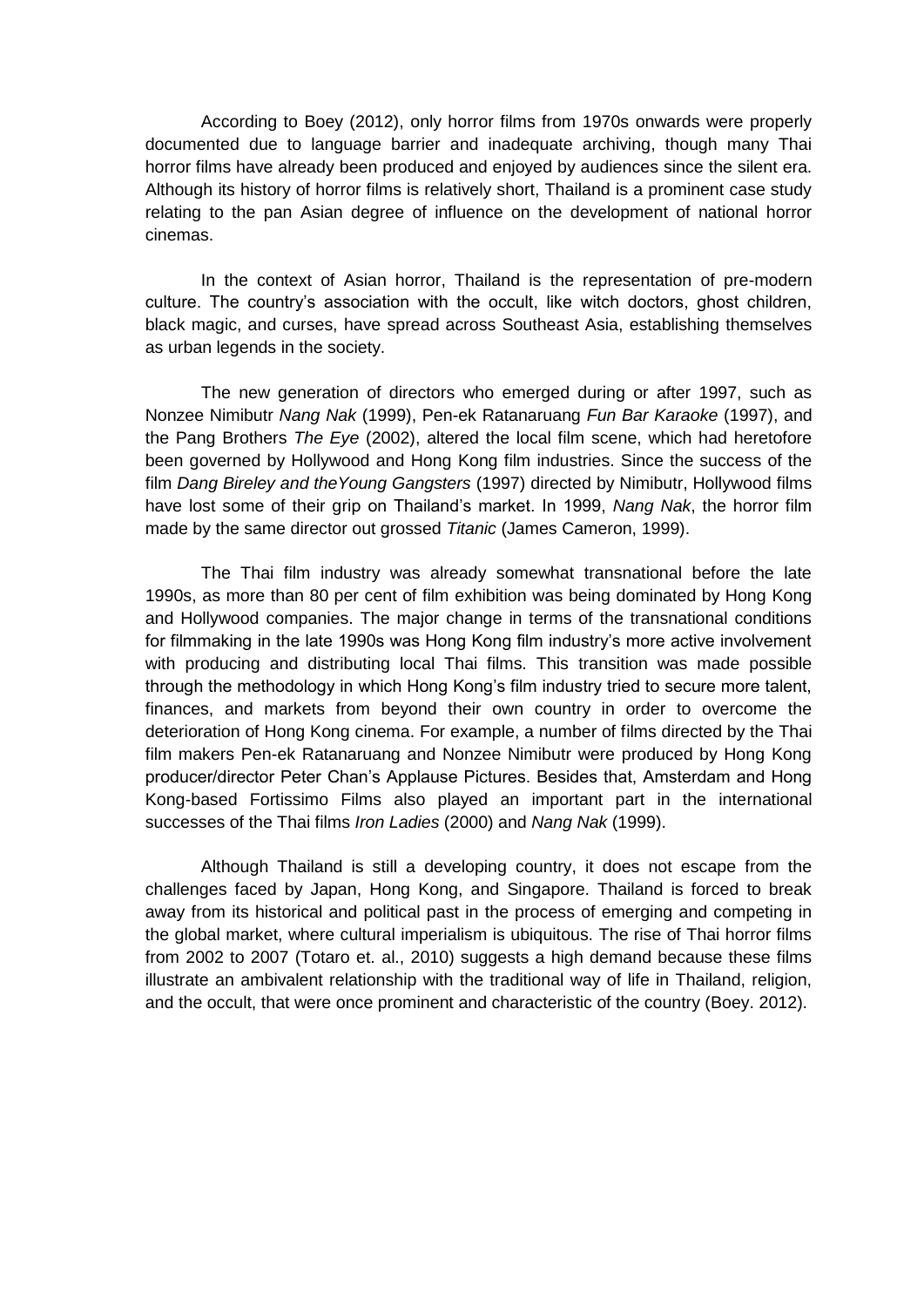#### **FACTORS DRIVING ASIAN HORROR**

#### **RELIGION**

One of the main elements of imagery and narratives for horror films is undoubtedly the element of religion. Although religion has provided spiritual comfort to its followers, the restraints its dictates have imposed on them creates anxieties; believers are encouraged to fear *the wrath of Gods and demons, retribution, Armageddon, and Judgment Day*. According to Hicks (1999), the concepts of religion and the sacred are associated with morality *"to suggest that they connote such qualities as holiness or godliness and to distinguish religion from magic".*

Such association is a common characteristic also visible in Asian religions, particularly in Buddhism and Taoism, whose rites and scriptures have moralistic tones. This provides one method to understand the common element across various Asian cultures. Another common attribute of religion is its rigid classification of all things into two contrasting groups, such as good or evil, *ying* or *yang*, form or formless (Boey, 2012).

The attempt by religion to distinguish between the extremities establishes the existence of the blasphemous and sacred as well as to create a sense of awe for the sacred. Religion, in leading its believers to the path of enlightenment, incorporates vivid images of the profane, death, and the Devil. While emphasizing the doctrines of the good and enticing followers with the benefits of piety (Heaven, Nirvana, and Enlightenment), religion also makes the effort to warn its followers about violating its teachings.

Buddhism, although widely known for its didactic teachings in compassion and benevolence, does not spare its followers from the torment of reincarnation. In Buddhism, life itself is a suffering; to be reborn as a human being in the next life is, in a way, light punishment. The degree of punishment one faces is determined, on Judgement Day, by the quality and quantity of wrongdoings the deceased has committed during his lifetime. For example, depending on the seriousness of the crimes, one may be imprisoned in one of the eighteen levels of Hell instead of being reincarnated.

The extreme methodologies are traced back to the dharma of Buddha, where the purpose is summarized in his Four Noble Truths: *(1) All life is suffering. (2) The cause of suffering is desire. (3) The way to make suffering cease is to stop desiring. (4) The way to stop desiring is to follow the Noble Eightfold Path of right views, right intention, right speech, right action, right livelihood, right effort, right mindfulness, and right concentration* (Carmody, 1996).

According to Buddhism, the torments and sufferings increase proportionately with each descending level. For specific crimes, the deceased may also be expected to have his or her tongue removed for lying and limbs amputated for stealing. To escape the sufferings of life and death, early Buddhist followers immersed themselves in practices such as meditation over decomposing corpses, with the ultimate aim of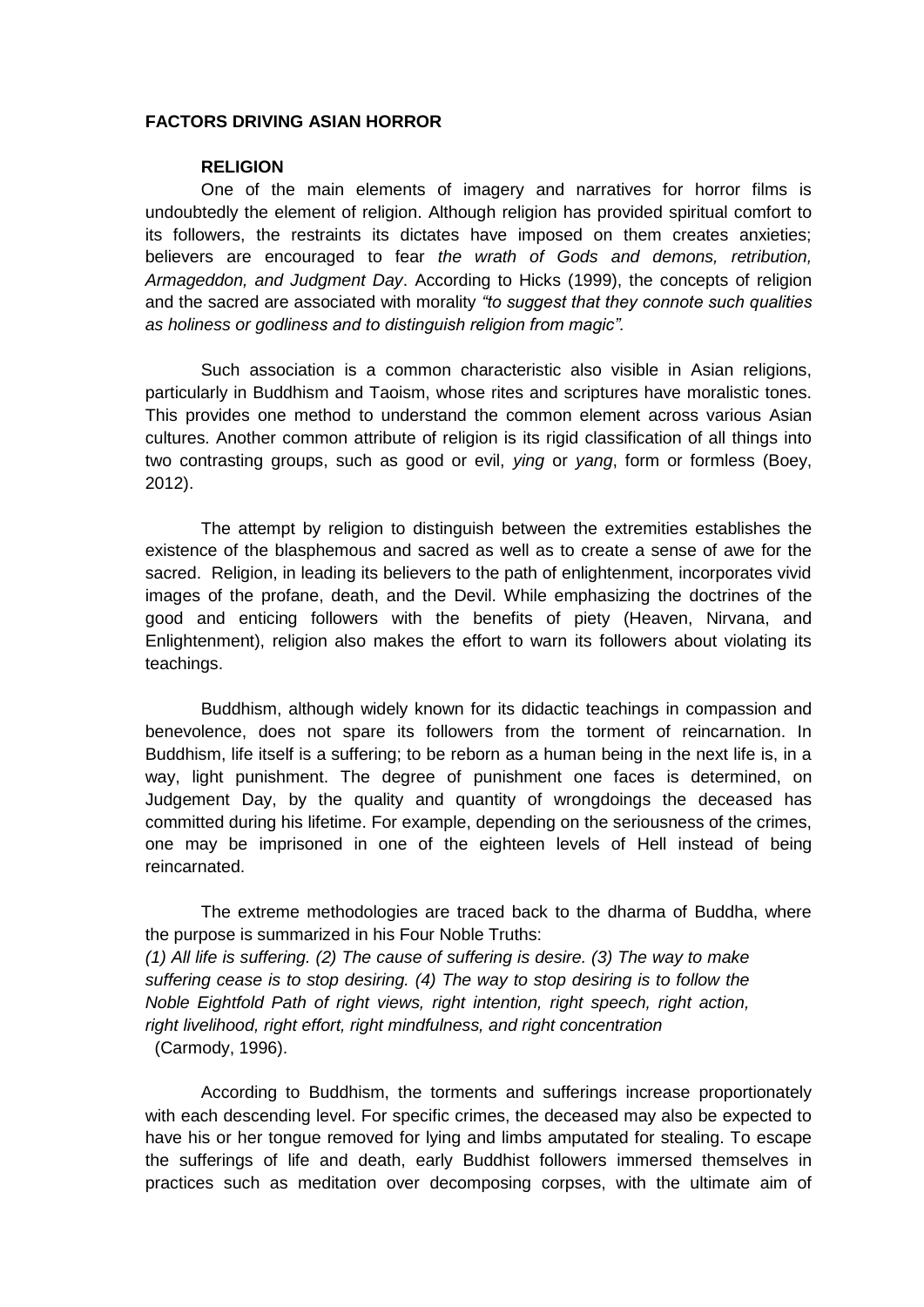transcending the cycle of life and Samsara (the repeating cycle of birth, life, death and reincarnation) suffering. Through the practice of Buddhism, followers remove all objects that are materialistic and beautiful, and at times subject themselves to the grotesqueness of the profane. One such methodology, *fujokan*, was documented in medieval Japanese prose narratives such as *Hosshinshu* (A Collection of Tales of Religious Awakening) and *Kankyo no tomo* (A Companion in Solitude). *Fujokan*, the meditation over decomposing corpses, originated from Indian Buddhism. Pandey (2005) states that the medieval Buddhist monks observed in detail the various decomposing stages of a corpse as part of their religious training.

The practice, according to a fifth-century Indian Theravadin Buddhist commentator and scholar called Bhadantācariya Buddhaghosa, is "beneficial to those who lust *after the sweet-smelling body of a person who uses flowers and perfumes. Meditating on a worm-eaten body that now belongs to a manifold variety of worms is a cure for anyone who is attached to his or her own body, thinking. "It is mine"*. The concept of meditating on a decomposing corpse being beneficial may seem bizarre to modern readers but it is an example of Buddhist beliefs shaping the way Asian cultures perceive the concept of the body. In the quest for enlightenment, profanity can be misconstrued as the opposite pole sacredness and all that represents goodness.

## **WOMEN'S ROLE IN SOCIETY**

Another distinctive trait of Asian horror films and literature is the omnipresence of the female antagonist, usually in the form of a ghost, witch or demon. Unlike its Western counterpart, Asian horror usually downplays the significance of male antagonists or monsters as commonly referred to in writings on Western Horror. Replacing the excessively male-oriented monsters and phallic creatures are the female – but nonetheless equally, if not more, deadly and powerful – fiends. It could be argued that this is linked to the long history of women being marginalized in Asian societies (Hankte, 2005), though the connection may not be simple.

Hand (2005) attributes the origins of the female antagonist to the monstrous women, *akuba* (evil women) and *dokufo* (poisonous ladies), in the Noh and Kabuki Theatre in Japan; who are "motivated through revenge or grief, or are, especially in the case of the supernatural female, inherently evil". In addition, Leiter (2002) states that one of the primary ways in which victimized women become empowered are to turn into vengeful spirits after they have died. The horde of selfish, unfaithful husbands and lovers must take cover when one of these women comes back from the other world to seek revenge on those who have wronged her.

Religion also played a role in the portrayal of women as antagonists in Asian horror texts. The marginalization of women, resulting in the portrayal of women as the epitome of evil, can be seen in *fujokan*. In the eyes of the ardent Buddhist practitioners, women"s bodies are foul beneath the illusion of their beauty. Succumbing to earthly attachments such as the desire for beauty of the female body, men become victims of such vices and therefore, distract themselves from enlightenment.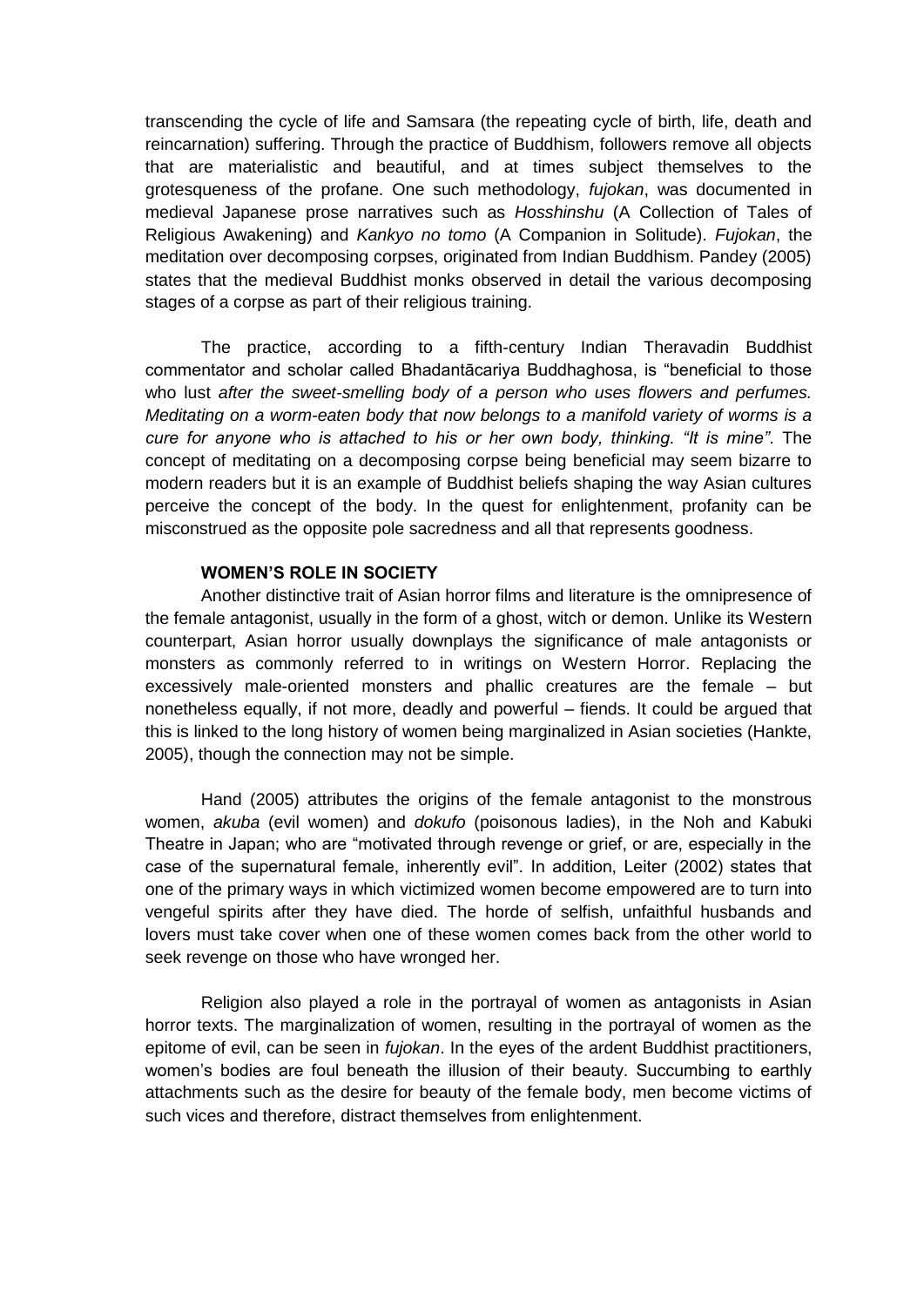In terms of Asian societies, the social discourse to confine women"s roles to domestic sphere had more practical power under the situation where the Asian crisis affected women"s and men"s employment disproportionately. In Indonesia, for example, 46 per cent of the unemployed were women (from 1997 to 1998). Thai women composed 50 to 60 per cent of the nation"s unemployed. In South Korea, women comprised 75 per cent of the discouraged workers and 86 per cent of the retrenched workers in the banking and financial service sectors (Aslanbeigui and Summerfield, 2000). During the period of economic depression in the Asian nations, women (especially married women) were the first group to be laid off, under the circumstance where Asian women needed permission from male members of their families to work outside home, were crowded into low-wage occupations in informal sectors, and discriminated against in employment.

Several South Korean horror films like *White Room* (Im Chang-jae, 2002), *Phone* (Ahn Byeong-ki, 2002), and *Acacia* (Park Kihyeong 2003), shows how the films were harmonized with the contemporary patriarchal discourse about maternity and motherhood that re-gained discursive power during the late 1990s. For example, in the film *White Room*, of which the title connotes woman's reproductive organ - the womb - a female ghost, who was bitten to death by her boyfriend after delivering a dead baby, chooses a group of women who want to abort (and already aborted) their foetuses as the target of her revenge. In so doing, the film punishes the women who are involved in abortion, while simultaneously defining them as being sexually promiscuous (the female ghost never punishes the men who are also responsible for eliminating the unborn life). Other films, *Phone* (2002) and *Acacia* (2003) prioritize biological motherhood over other alternatives such as adoption and pregnancy by egg donation since the films represent the non-biological methods of motherhood as being unstable and monstrous.

#### **ANXIETIES TOWARDS MODERNITY**

In the 1980s and the early 1990s, the World Bank and the International Monetary Fund (IMF) promoted stabilization and structural adjustment programs that contributed to the globalization of trade through privatization and liberalization policies. More recently, the two international financial institutions (IFIs) helped globalize capital markets by pressuring some Asian countries to liberalize their external capital accounts and financial markets. In the context of weak regulatory structures, financial liberalization helped create the Asian crisis (1997-1998), which damaged the economies of Thailand, Indonesia, South Korea, Singapore, Malaysia and the Philippines (Aslanbeigui and Summerfied, 2000). In the aftermath of the Asian crisis, millions of people were impoverished, unemployment rates tripled in some countries, real wages dropped at times by 40 per cent, health deteriorated throughout the region, and reported cases of child labour, prostitution, and domestic violence dramatically increased (Aslanbeigui and Summerfield, 2000).

The Asian financial crises cause the local people to realize about the vulnerability of their countries" economic structures. In addition, with the subsequent disasters in the countries private and public sectors, what had been repressed under the myths of rapidly achieved modernity, often called "compressed modernity", started to return in the Asian countries" social discourse. What the term of "compressed modernity" suggests is the swift transformation from the pre-modern to the modern in the Asian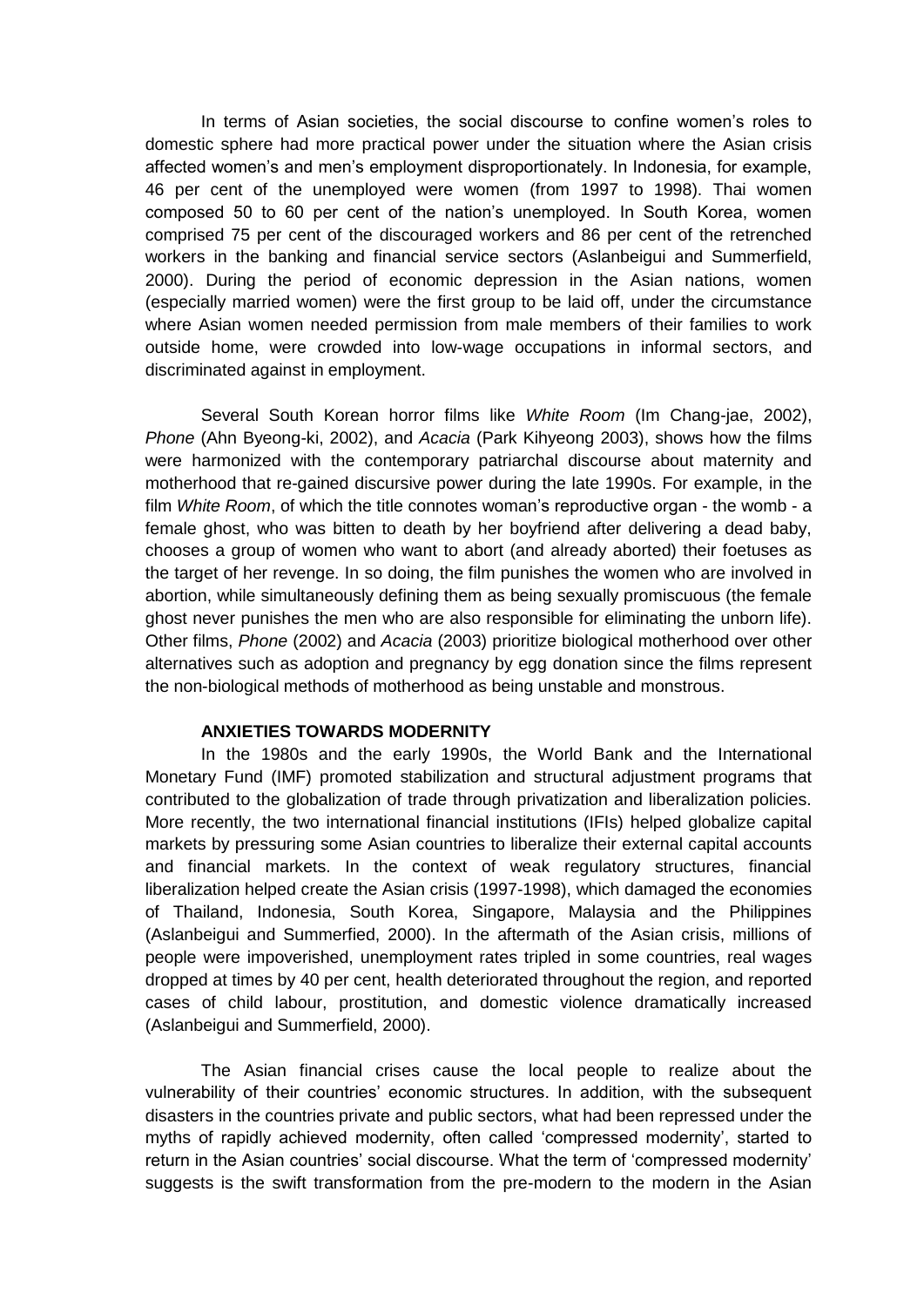countries including South Korea, Thailand, Singapore, and Malaysia, which were possible through the development projects led by the authoritarian governments. The despotic governments established, in many cases, by military *coup d"etas*, mainly emphasized economic growth and industrialization for the development of modern nations, all the while sacrificing various other dimensions related to modernity.

The Asian compressed modernity turned out to be full of unexpected costs and risks that threatened the sheer sustainability, not to mention the further development of the contemporary social and economic conditions in the affected nations. Therefore, confronting the financial crisis, dominant social discourse in the Asian countries started to diagnose the very mechanisms and strategies for achieving rapid economic development and modernization as fundamental obstacles against the nations" current and future development.

While Singaporean female ghost films produced between the late 1990s and early 2000s, including *Return to Pontianak* (2001)and *The Maid* (2005) exhibit one way of popular culture"s methods of coping with the national anxieties about the country"s vulnerability as a developed, modern country. As Tan argues, due to the country"s particular geopolitical position that located it within the heart of a still traditional and largely rural Southeast Asia, Singaporeans, who live in the more advanced stages of global capitalism, keep witnessing other neighbouring countries" pre-modern statuses. The developing Southeast Asian counties remind Singaporeans of the pre-modern past they worked so hard to overcome but might return to if they fail to maintain the country"s hard-earned modernity. Tan argues that the current Singaporean horror films help Singaporeans cope with this kind of anxieties, chiefly through narratives that lead to mastery over threats embodied in monstrous female characters.

*Return to Pontianak* (2001) is a good example of the cinematic responses to this kind of social anxieties. In this film, the heroine, Charity, is a teenage Asian American who was adopted at birth by an American family living in Singapore. Her mother was known to have mysteriously disappeared in the Malaysian Jungles when Charity was four years old. In her dreams, her mother beckons to her from the jungle. Charity returns to Malaysia, particularly the jungle town of Pontianak, from the highly urbanized modern city-nation of Singapore, in search of her birth mother. A group of her friends who are making a documentary about her journey act as her companions. During the journey, the ghost of Charity"s dead mother shows up in front of Charity and her friends and every member of the group is mysteriously killed except Charity herself. In this film, the Southeast Asian jungle - the primal, fertile, and dangerous space - symbolizes the abject material that highly-developed Singapore must but cannot fully exclude from its urbanized, industrialized society. The fearful pre-modern status of life is displayed through the imagery of the unruly body of the jungle and embodied by the images of the mother, represented by the figure of monstrous mother ghost.

In fact, in most scenes in the film, which take place in the Southeast Asian jungle, the undeveloped and uncontrolled nature itself seems to be equally horrific to the figure of the mother ghost. From the very beginning of the film, the m embers of the filmmaking crew are frustrated by the power of nature, which no modern technology can face against. They get lost in the jungle and are attacked by numerous insects. When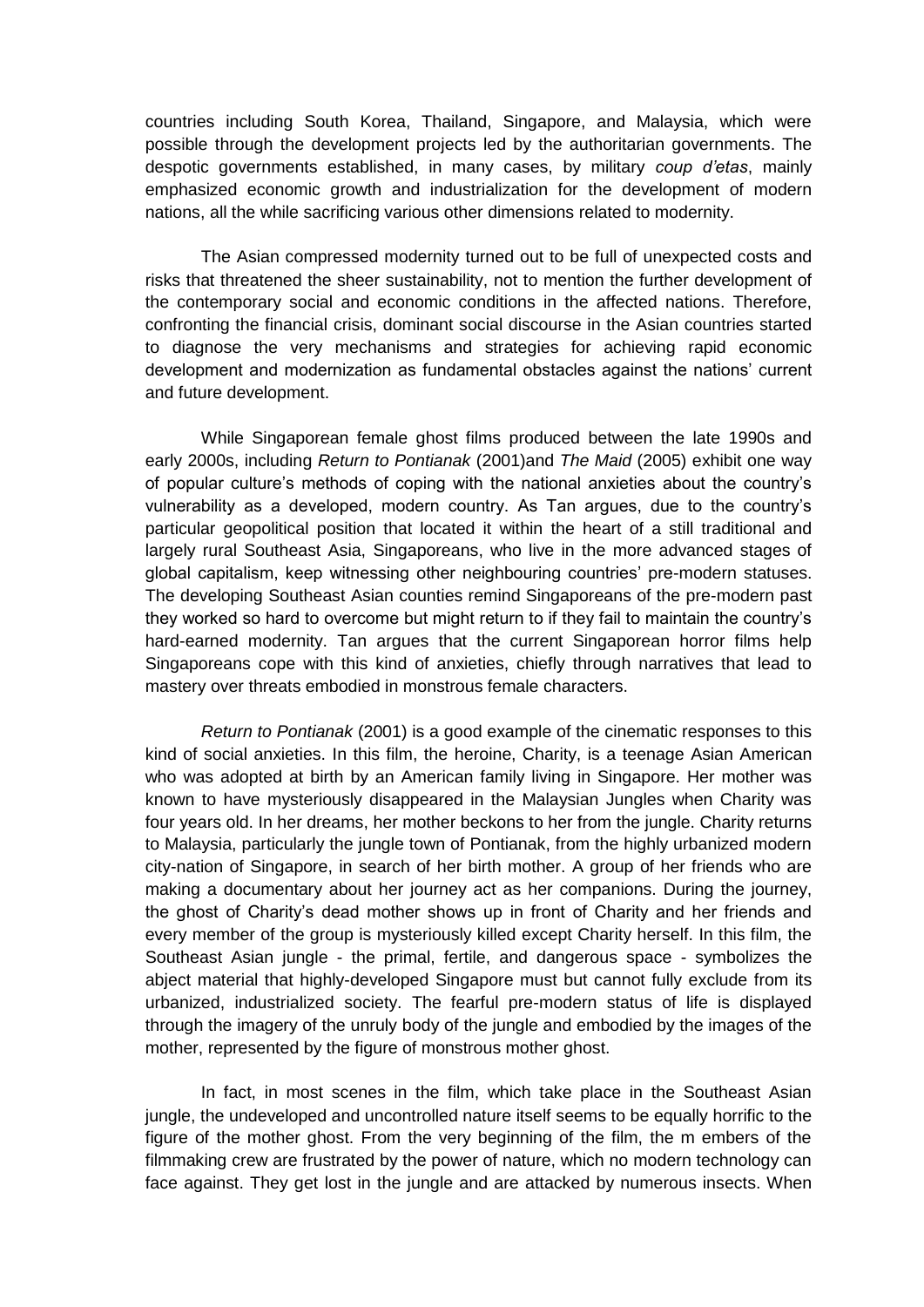their GPS (Global Positioning System) failed to work, they only reluctantly rely on a distrustful Malay guide whose intention seems to make the group more confused. It appears the major conflicts in this film exist between the modern and the pre-modern, including the mysteriously haunting nature and the supernatural. A Singaporean man in the group who is described as an expert of modern technology becomes the first one to be killed by some unknown cause. Another American man that ridiculed the Malay shamanistic beliefs (by accidentally urinating on a voodoo sculpture but ignores his friend"s advice about apologizing to the God to evade retribution) is transformed into a soulless zombie who kills another woman in the group.

## **GRUDGE CULTURE**

The prominence of grudge culture in Asian societies is closely associated with tolerance, which is one of the more highly regarded Asian values. Such culture can be explained by the analysis of the Buddhism religious system. Buddhists believe in the cyclical nature of life and death, which differentiates it from other religions like Islam and Christianity, and that *ying guo* (cause and effect) lies at the heart of reincarnation in Buddhism. A person who has committed many good deeds will receive duly rewards before his or her passing, and in the same virtue, receive retribution if he or she commits crimes or causes harm. Therefore, this moral equation forms the core of Asian religious teachings where the law of nature governs one"s capability to differentiate between what is right and wrong.

However, the problem with *ying guo* surfaces when the *guo* (effects) aspect is absent due to external and random forces (Boey, 2012). The divine powers of nature are not absolute, which causes many evil people to go unpunished for the sins they have committed. Hence, the grudge theme functions readily in situations with the absence of effects and causes of grievances are so obvious, that something beyond nature"s forces has to be done to balance that moral equation. In countless Asian horror films, the grudge of the deceased acts as the main reason for her existence in the mortal world. This is evidenced by her refusal or inability to reincarnate due to her strong desire to seek revenge on those who have caused her suffering or death, and only through the achievement of her goal will the cycle of *ying guo* be completed and her grudge be appeased.

In Japan though, the grudge theme was not derived from religious beliefs, but rather from older Japanese cultural themes. The first horror film that tackled the theme of the vengeful female ghost was Shozo Makino"s *Tokaido Yotsuya Kaidan* (The Yotsuya Ghost Story) in 1912, which was based on a kabuki play by Nabuko Ysuruya. In 1959, Nobuo Nagakawa remade it for Shin Toho, turning it into the definitive Japanese horror film. *Tokaido Yotsuya Kaidan* (1959) tells the story of Leumon, a master-less samurai who murders his pregnant wife, Iwa, so that he is able to marry the daughter of an influential feudal lord. Iwa then returns as a horribly disfigured and vengeful spirit to haunt her husband. The moral of the film is that the crimes committed by the sinner can only be redeemed with his death, and the film has set a tradition for most *"vengeful spirit"* horror films to come.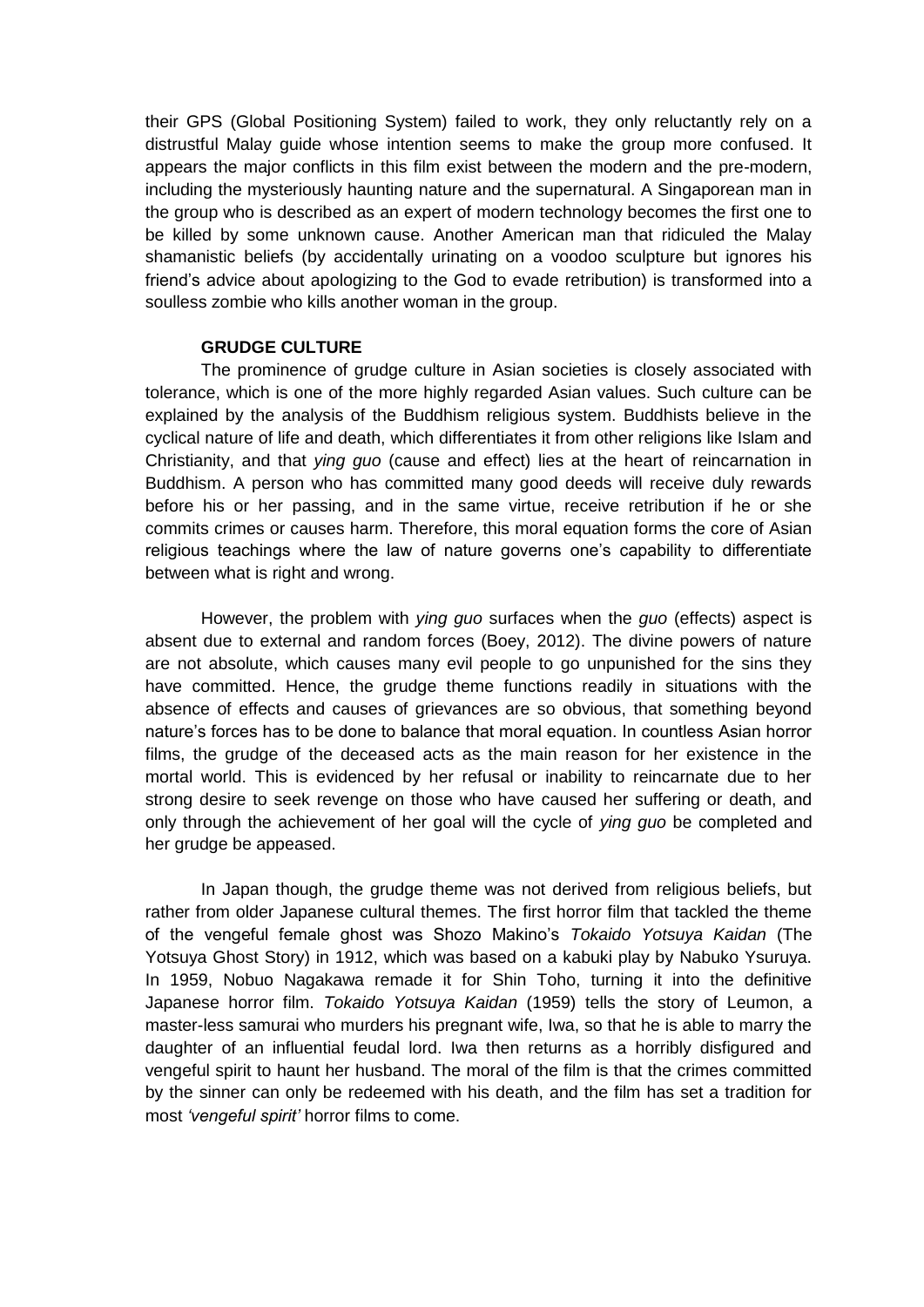## **COMPARISON OF ASIAN HORROR FILMS**

## **HIDEO NAKATA –** *RINGU* **(1998)**

Hideo Nakata"s *Ringu* (1998) is often revered as one of the best horror films to emerge from the Asian region by the end of the  $20<sup>th</sup>$  century (Boey, 2012). Adapted from the novel *Ring* by Kōji Suzuki, it teaches the audience that venerable cultural traditions can remain strong in a techno-rational modernity by showing how the vengeful female spirit of Japanese mythology infects modern communications technology. *Ringu* (1998) helped coin the term *J-Horror* (Japanese Horror) and set the Asian horror platform for future female spectre-themed horror films.

The film starts off with the spread of an urban legend among the teenage population of Tokyo during the late summer of 1997. The legend tells of a mysterious videotape that dooms whoever watches it to an inevitable death. The unsuspecting viewer will immediately receive a telephone call informing that they have only a week to live. Events soon reveal the deadly videotape to be no mere legend, as a group of teenagers die under mysterious circumstances after watching it while on vacation at a resort located on the Izu peninsula southwest of Tokyo (White, 2005, in McRoy, 2005).



Image 1 & 2: *Ringu* (1998) Telephone and television as Sadako"s gateways to the real world

A TV reporter named Asakawa Reiko stumbles upon the videotape during her personal investigation (her niece was one of the victims of the cursed videotape) and learns of its truth: a deceased female psychic Sadako had cast a curse on the videotape and whoever watches it must accomplish an unmentioned task within seven days. As Reiko has watched the videotape, she manages to unravel the cryptic message and how Sadako died. It was revealed that she was murdered by her father many years ago and the curse demands the viewer to get another to watch it within seven days, failure to do so mean eminent death in the hands of Sadako"s vengeful spirit (Boey, 2012).

Following the arrival of widespread computer viruses via high-tech systems like mobile phones and the Internet, *Ringu* was released at the most appropriate time to address humanity"s inability to maintain control on technological advancements. Just as our highly relied-upon gadgets are susceptible to hackings, televisions and telephones, home electronics once considered beneficial and safe, have become gateways to Hell. According to Balmain (2008), the videotape in *Ringu* is the embodiment of contemporary anxieties of the Japanese citizens, whose traditional values are constantly under threat of extinction thanks to the nation"s fast paced technological advancement.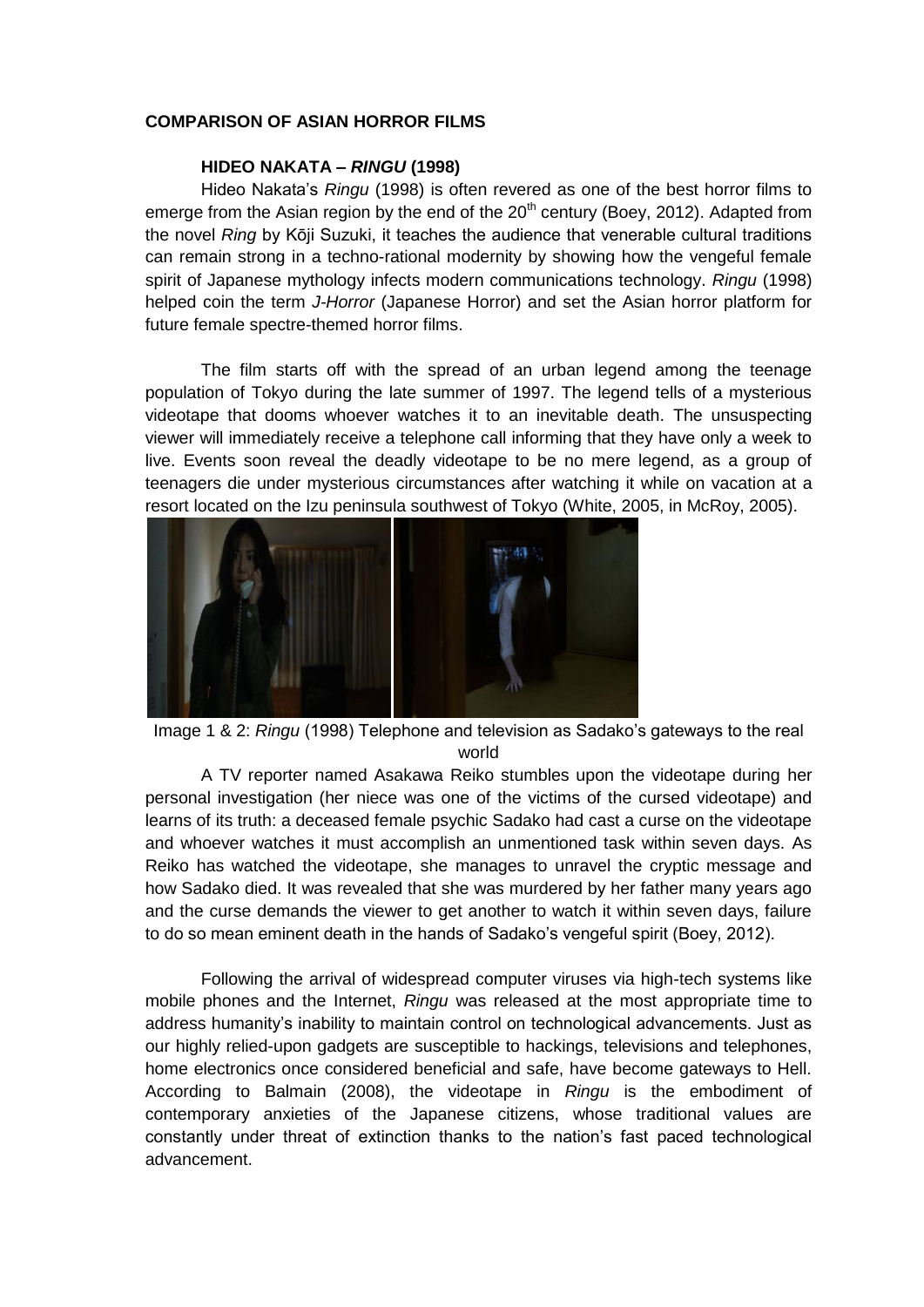# **BANGJONG PISANTHANAKUN & PARKPOOM WONGPOOM –** *SHUTTER* **(2004)**

Shutter (2004) by Bangjong Pisanthanakun and Parkpoom Wongpoom is one recent horror film that follows the trend set by *Ringu* (1998), which is the theme of the female spirit seeking revenge on those who have wronged her. The film opens with Tun, a photographer, and his girlfriend Jane run over a mysterious woman while on a drive home from a late night gathering of friends.



Image 3 & 4: *Shutter* (2004) The revelation of Natre"s spirit at 00.41.11 and 00.41.26

Consequently, the couple soon notices abnormal shapes and silhouettes appearing in the photographs they have taken. At the same time, Tun"s friends are haunted by a female ghost and driven to commit suicide. Jane soon discovers that the vengeful spirit is Tun"s ex-girlfriend, Natre, who committed suicide after being gangraped by Tun"s friends, with Tun taking photographs of the ordeal to keep her silent.

*Shutter* (2004)is reminiscent of *Ringu* (1998), most particularly its portrayal of the vengeful spirit that presents itself through the mechanical reproduction of film (Boey, 2012). It is through the possession of horror via mundane artificial creations like television, telephone, and camera that make these begrudging entities threatening.



Figure 5 & 6: *Shutter* (2004) Traditional Buddhist chanting at Natre's funeral

The film also shows scenes of Theravada Buddhist influenced practises, which are related to the cultural society in Thailand. In *Shutter*, Tun and Jane decide to visit a temple and burn offerings to the gods and deities to appease their minds following the hit-and-run incident. Other crucial religious practises that are shown on the film are the monks chanting at Natre's funeral as well as the cremation of her body.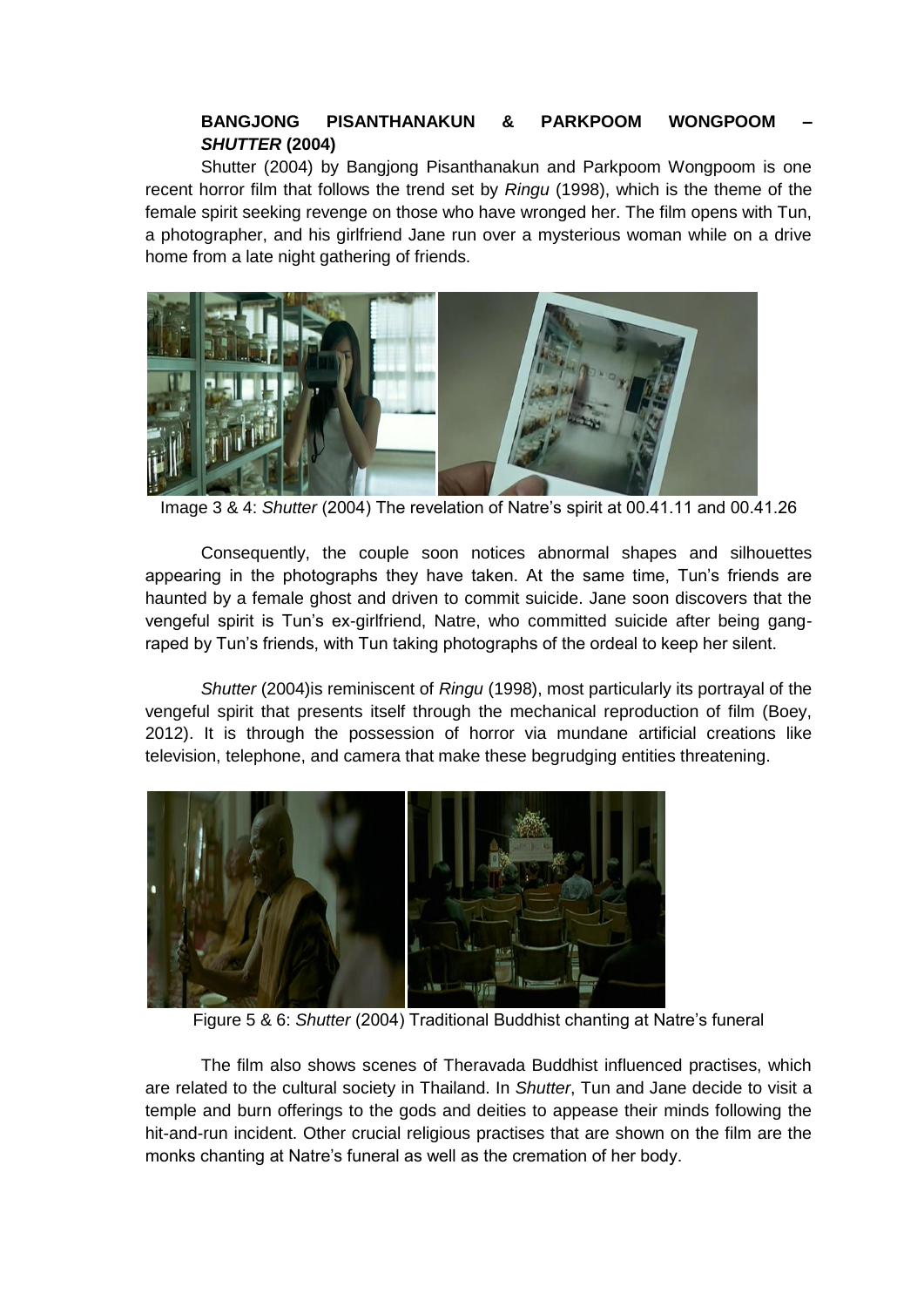According to Boey (2012), the Buddhist chanting at the funeral serves as the deliverance of the tormented soul to the nether world. A proper burial or cremation is necessary in Asian religious traditions because the absence of these rituals will cause the spirit to remain restless and return to haunt the living. However, the appearance of Natre's spirit at the funeral is a sign that her grudge cannot be appeased by the chanting, but rather her revenge on the one who has wronged her, namely Tun.

On the other hand, *Shutter* also speaks of the violence and the rampant Thai urban youths. According to Endres and Lauser (2012), violation and violence cause death and give birth to a vengeful ghost bent on haunting and tormenting the living in most Asian horror films. In *Shutter*, Natre was sexually attacked by Tun"s friends, dressed in uniforms, in the school laboratory.

The portrayal of these violent youths is one of the social problems faced by contemporary urban Thai society, especially in the decades since 1970. *Shutter*, along with subsequent Thai horror films like *Phobia* (2008) and *Phobia 2* (2009), illustrates how rapid urban modernization in Thailand has produced an increasing number of aggressive, arrogant, undisciplined and rebellious youths and the traditional authority of social institutions like family, Buddhist temples, and schools is losing their grip on this generation.

#### **CONCLUSION**

Horror films serve several purposes in Asian society. Firstly, they are representations of the local citizens" anxieties about the undesirable shifts their countries were struggling in the late 1990s due to a near-crippling financial crisis. The cinematic reflections on Asian modernity have also been vocalized through certain representations and ideas about women"s roles, sexualities, identities, and bodies in the films. In Japan, the film industry began its revival due to the growing world of independent filmmaking was made up of intriguing talents from young directors whose previous careers were in the fields of advertising, television and music videos. The young directors were tired of the constraints inherent within traditional genre films, such as samurai and yakuza action films usually produced by the major productions, and wanted to explore various other genres, and the most prominent genre was the horror genre. Meanwhile, the Thai film industry was transnational before the late 1990s, as more than 80 per cent of film exhibition was being dominated by Hong Kong and Hollywood companies. The major change in terms of the transnational conditions for filmmaking in the late 1990s was Hong Kong film industry"s more active involvement with producing and distributing local Thai films.

Asian horror films draw from several elements that make them uniquely Asian, and that is the reason many Hollywood remakes have failed to match their success in the box office. One prominent aspect is religion, where in leading its believers to the path of enlightenment, utilizes vivid images of the profane, death, and the Devil. While emphasizing the doctrines of the good and enticing followers with the benefits of piety (Heaven, Nirvana, and Enlightenment), religion also makes the effort to warn its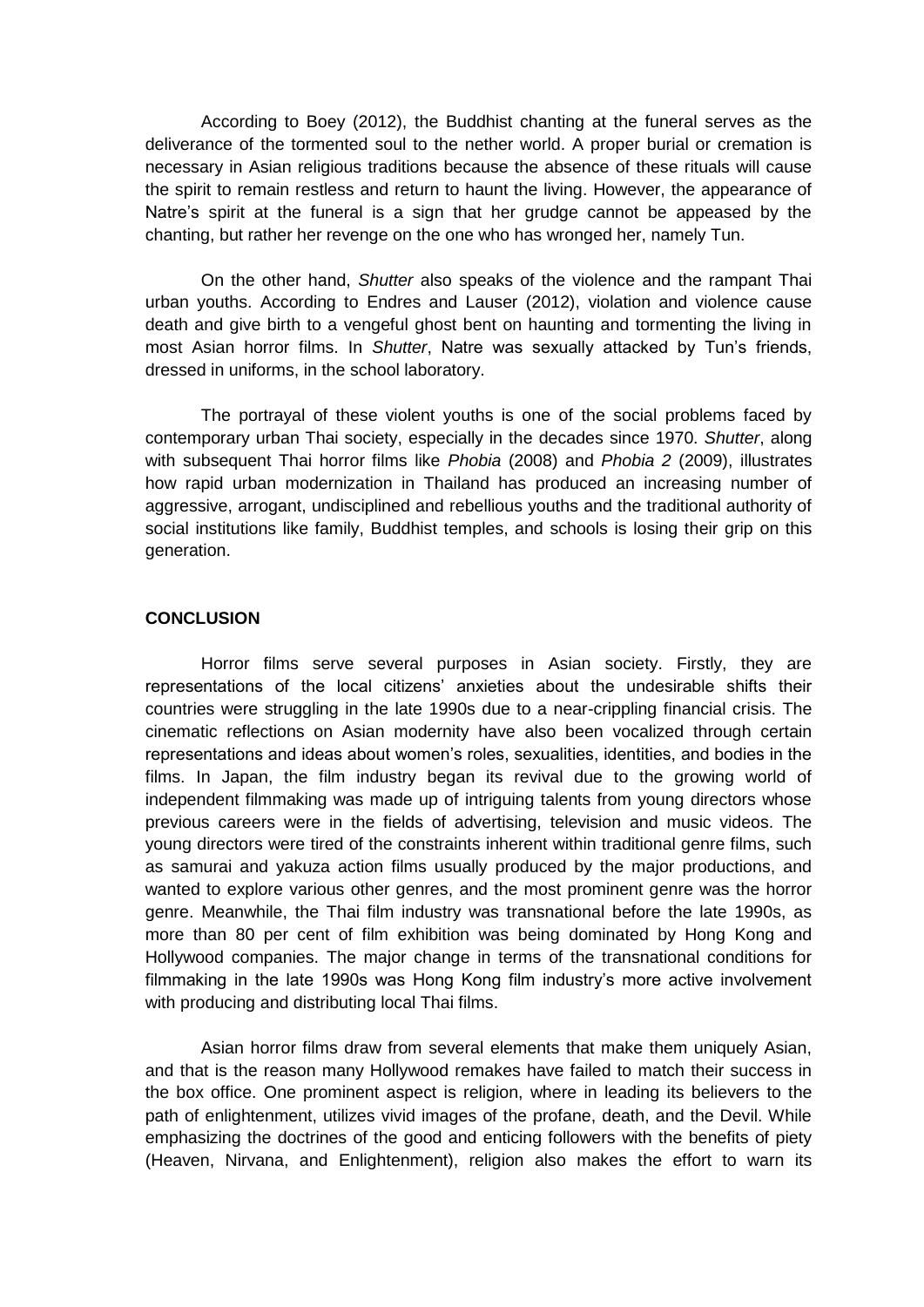followers about violating the teachings. In Asian horror films, the violation of those rules usually meant eminent suffering and horrific death in the hands of the supernatural.

Another distinctive trait of Asian horror films and literature is the omnipresence of the female antagonist, usually in the form of a ghost, witch or demon. In terms of the societies, Asian horror films with female ghosts are the representation of the social discourse to confine women"s roles to domestic sphere had more practical power under the situation where the Asian crisis affected women"s and men"s employment disproportionately.

The horror films dealing with female ghosts" revenge stories were revived in Asia during the period of Asian crisis. Several Asian female ghost films represent the private and public sectors underdeveloped and isolated by the Asian countries' modernization efforts (usually linked to economic development) as the very spaces where the dead women"s grudges are formed and which are disturbed by the returned vengeful female ghosts. In addition, the local people"s anxieties about reverting to a pre-modern state or status are articulated via the monstrous feminine images in the New Asian female ghost films like Sadako from *Ringu* (1998) and Natre from *Shutter* (2004).

Hollywood filmmakers have attempted, with very little success to produce remakes of many Asian horror films, namely *Shutter* (2004) and *Ringu* (1998). Remakes which can be seen as translations do not somehow present this kind of afterlife. In the recent Asian horror remake fever, we see the operation of a global force that attempts to obliterate the local which is tantamount to the original. The original, in the process of translation, disappears, leaving behind a ghostly afterlife of manipulated inter-textual signs. Central to this disappearance is the global-local dialectic which provokes the practices of cultural appropriation and misappropriation through fixing the local. It does not energize the enriching interflow of the global and local and is therefore a force of disruption and destruction in which the essence of transgressing the boundary is obliterated.

In conclusion, Asian horror films represent the anxieties of modernity that Asian societies are facing. Although the countries are rapidly advancing in technological development, folkloric superstitions, religious beliefs, social norms and stigma are still very prominent in societies, which Asian horror films purposes these traditional elements in the films as themes to remind societies of their heritage and to curb social problems amongst the youths caused by swift modernity in Asian countries.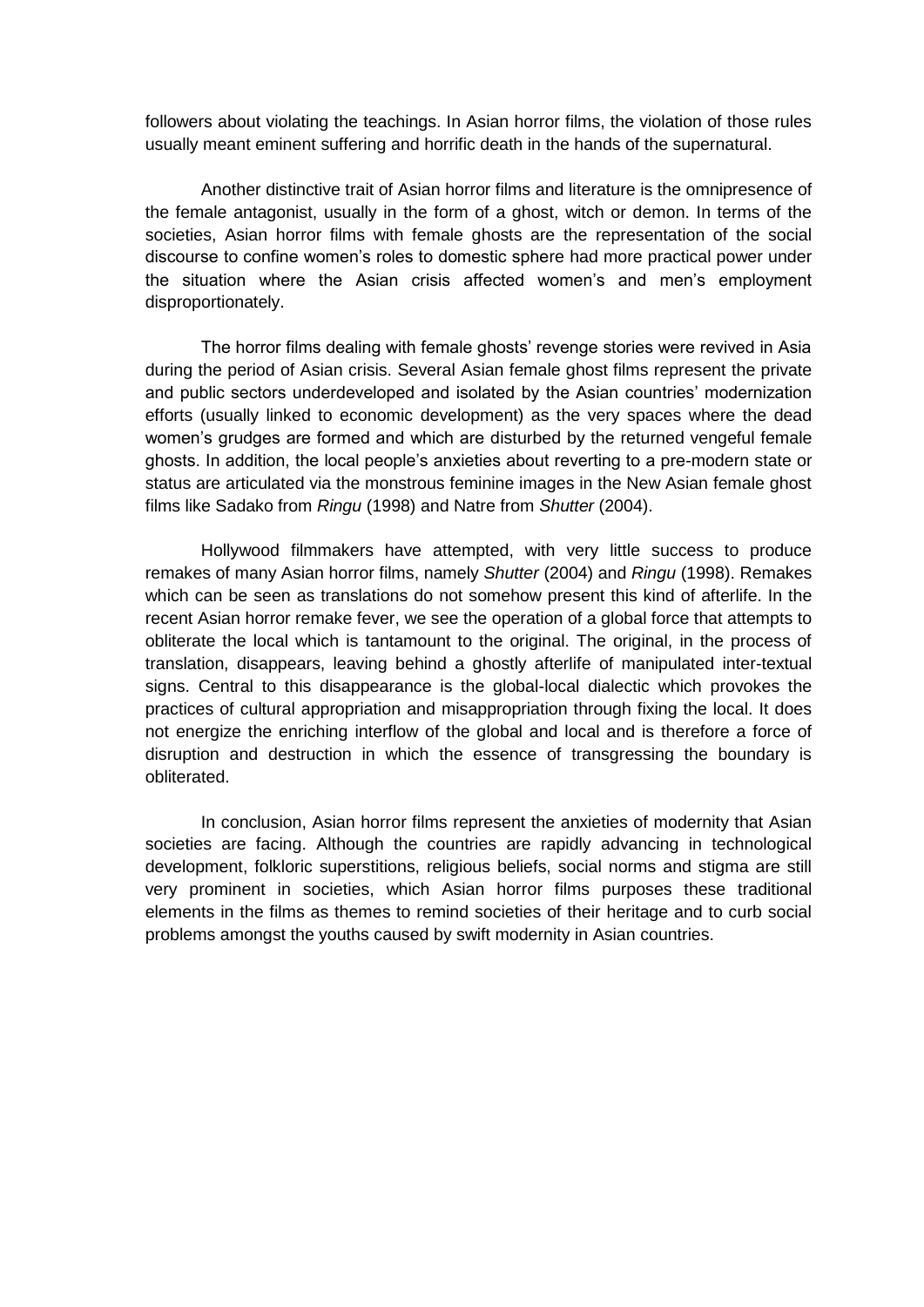#### **REFERENCES**

- Aslanbeigui, N. & Summerfield, G. (2000) The Asian Crisis, Gender, and the International Financial Architecture. *Feminist Economics*. 6(3). pp 81-103.
- Baek, M. I. (2008) *The History of Korean Cinematic Horror through the Female Ghost: Wolha ui yeogoksung: yeogwi ro ikneun hanguk yeonghwa*. Seoul.
- Balmain, C. (2008) *Introduction to Japanese Horror Film*. Edinburgh: Edinburgh University Press.
- Boey, D. (2012) The National Specify of Horror Sources in Asian Cinema. Thesis (PhD). [Online] Available at: http://eprints.qut.edu.au/50769/1/Danny\_Boey\_Thesis.pdf [Accessed:  $1<sup>st</sup>$  May, 2013]
- Carmody, D. L. & Tully, J. (1996) *Mysticism: Holiness East and West*. New York: Oxford University Press.
- Ciecko, A. (2006) Theorizing Asian Cinema. In Ciecko, A. (ed). *Contemporary Asian Cinema*. Oxford: Berg.
- Choi J. & Wada-Marciano, M. (2009) *Horror to the Extreme: Changing Boundaries in Asian Cinema*. Hong Kong: Hong Kong University Press.
- Derry, C. (2009) *Dark Dreams 2.0: A Psychological History of the Modern Horror Film from the 1950s to the 21st Century*. North Carolina: McFarland.
- Endres, K. W. & Lauser, A. (2012) *Engaging the Spirit World: Popular Beliefs and Practices in Modern Southeast Asia*. New York: Berghahn Books.
- Hand, R. J. (2005) Aesthetics of Cruelty: Traditional Japanese Theatre and the Horror Film. In McRoy, J (ed.) (2005) *Japanese Horror* Cinema. Edinburgh: Edinburgh University Press.
- Hays, J. (2009) *Modern Japanese Film Industry: Its Decline And Rebirth, Sony And Hollywood's Japanese Ghosts*. [Online] Available at: http://factsanddetails.com/japan.php?itemid=720&catid=18 [Accessed: 14<sup>th</sup> June, 2013].
- Hicks, D. (1999) *Ritual and Belief*. Boston: McGraw-Hill College.
- Kellner, D. (1995) *Media Culture: Cultural Studies, Identity and Politics Between the Modern and the Postmodern*. New York: Routledge.
- Knee, A. (2005) "Thailand Haunted: The Power of the Past in the Contemporary Thai Horror Film". In Schneider, S. J. & Williams, T. (2005) *Horror International*. Michigan: Wayne State University Press.